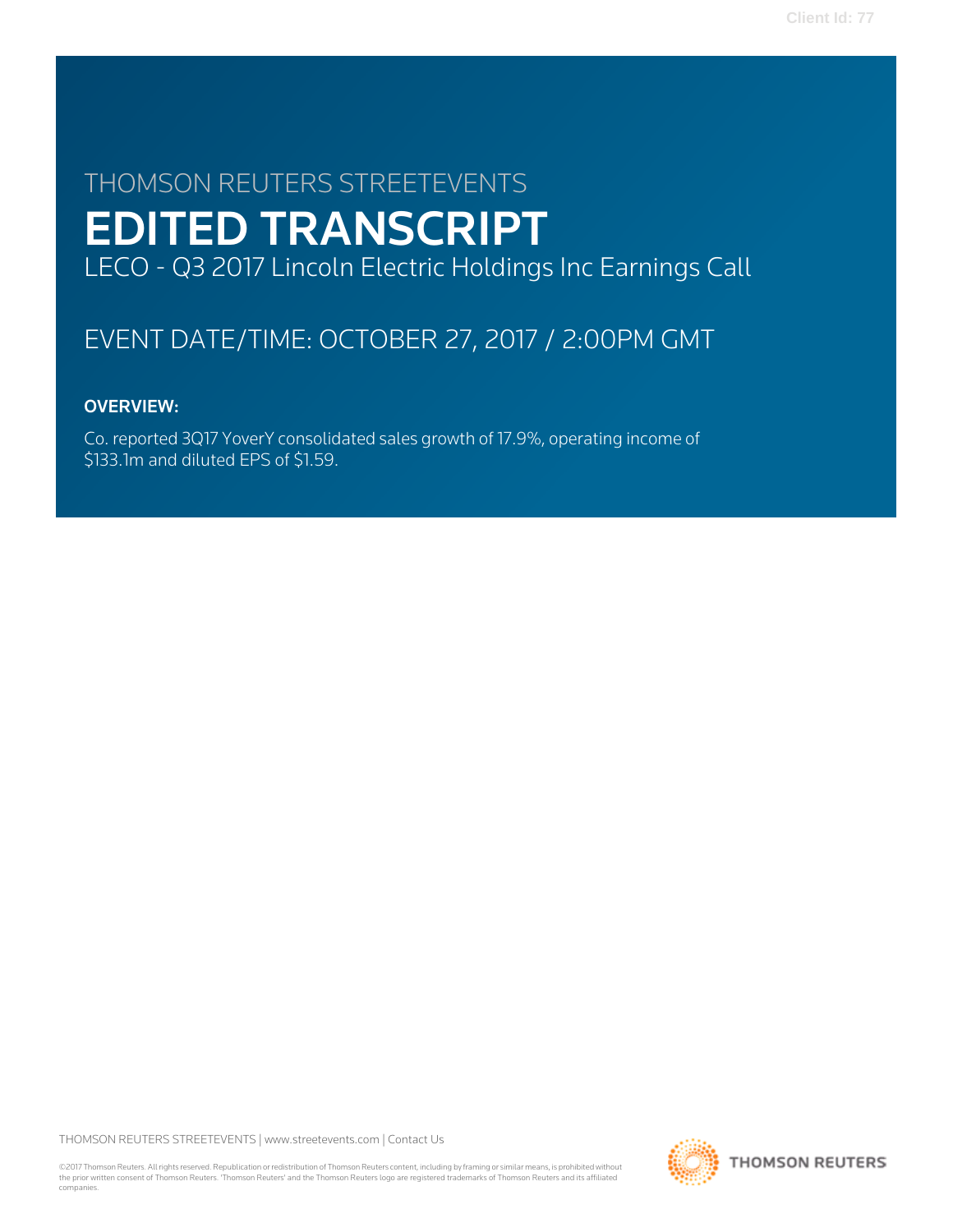#### **CORPORATE PARTICIPANTS**

**[Amanda H. Butler](#page-1-0)** Lincoln Electric Holdings, Inc. - Director of IR **[Christopher L. Mapes](#page-2-0)** Lincoln Electric Holdings, Inc. - Chairman, CEO and President **[Vincent K. Petrella](#page-3-0)** Lincoln Electric Holdings, Inc. - CFO, EVP and Treasurer

### **CONFERENCE CALL PARTICIPANTS**

**[Jason Andrew Rodgers](#page-10-0)** Great Lakes Review - VP **[Joseph O'Dea](#page-5-0)** Vertical Research Partners, LLC - VP **[Liam Dalton Burke](#page-13-0)** FBR Capital Markets & Co., Research Division - Analyst **[Matthew A. Trusz](#page-15-0)** G. Research, LLC - Research Analyst **[Mircea Dobre](#page-7-0)** Robert W. Baird & Co. Incorporated, Research Division - Senior Research Analyst **[Nathan Hardie Jones](#page-9-0)** Stifel, Nicolaus & Company, Incorporated, Research Division - Analyst **[Robert Stephen Barger](#page-14-0)** KeyBanc Capital Markets Inc., Research Division - MD and Equity Research Analyst **[Robert Wertheimer](#page-8-0) [Saree Emily Boroditsky](#page-8-1)** Deutsche Bank AG, Research Division - Research Analyst **[Seth Robert Weber](#page-5-1)** RBC Capital Markets, LLC, Research Division - Analyst **[Walter Scott Liptak](#page-11-0)** Seaport Global Securities LLC, Research Division - MD & Senior Industrials Analyst

#### **PRESENTATION**

#### **Operator**

Greetings, and welcome to Lincoln Electric's 2017 Third Quarter Financial Results Conference Call. (Operator Instructions) And this call is being recorded.

<span id="page-1-0"></span>It is now my pleasure to introduce your host, Amanda Butler, Vice President of Investor Relations. You may begin.

#### **Amanda H. Butler** - Lincoln Electric Holdings, Inc. - Director of IR

Thank you, Vince, and good morning, everyone. Welcome to Lincoln Electric's 2017 Third Quarter Conference Call.

We released our financial results earlier today and you can find our release as an attachment to this call's slide presentation as well as on the Lincoln Electric website at lincolnelectric.com in the Investor Relations section.

Joining me on the call today is Chris Mapes, Lincoln's Chairman, President and Chief Executive Officer; as well as our Chief Financial Officer, Vince Petrella. Chris will begin the discussion with an overview of the quarter and Vince will cover the quarter performance in more detail. Following our prepared remarks, we're happy to take your questions.

Before we start our discussion, please note that certain statements made during this call may be forward-looking and actual results may differ materially from our expectations due to a number of risk factors. A discussion of some of the risks and uncertainties that may affect our results are provided in our press release and in our SEC filings on Forms 10-K and 10-Q.

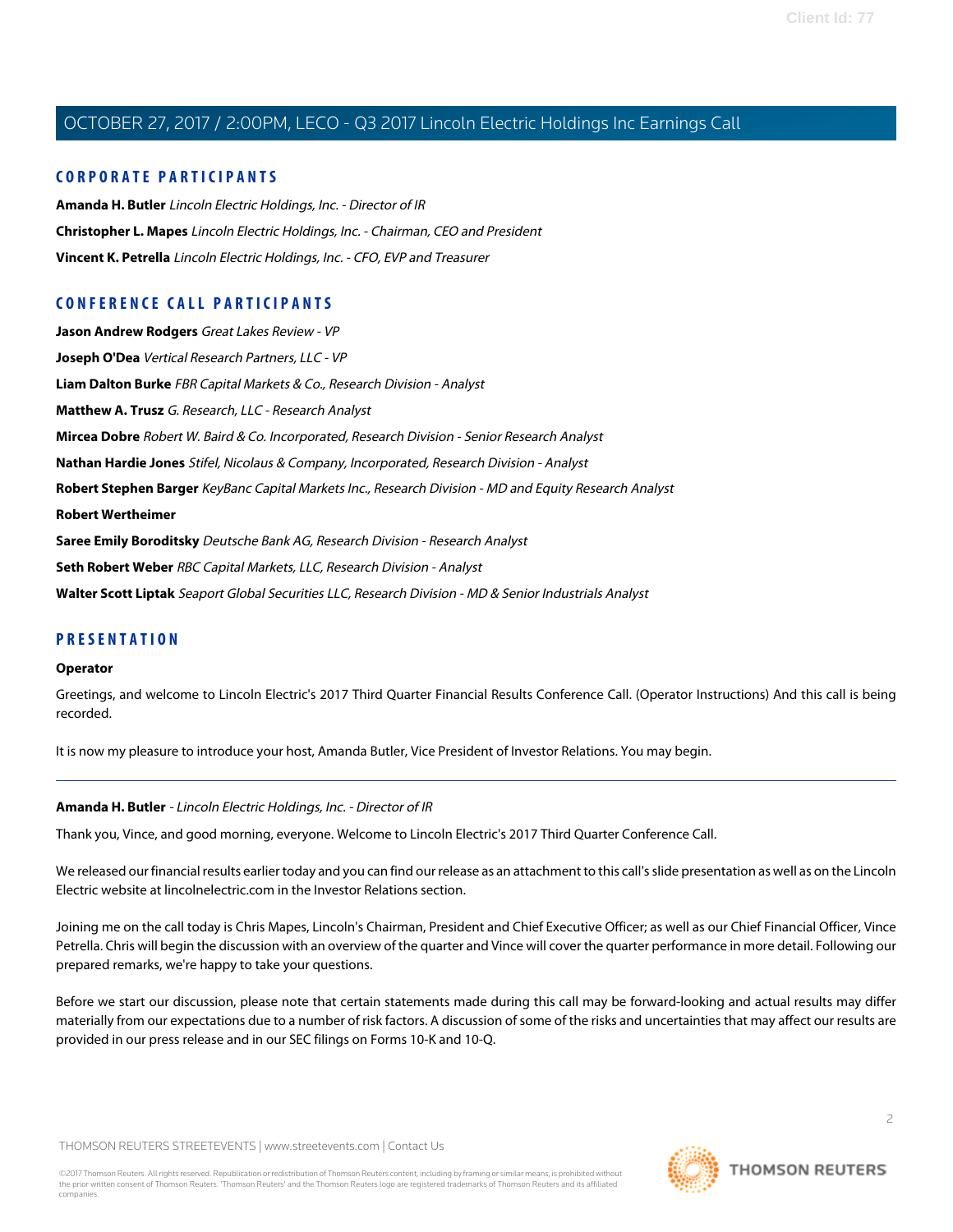In addition, we discuss financial measures that do not conform to U.S. GAAP. A reconciliation of non-GAAP measures to the most comparable GAAP measure is found in the financial tables in our earnings release, which, again, is available in the Investor Relations section of our website at lincolnelectric.com.

<span id="page-2-0"></span>And with that, I'll turn the call over to Chris Mapes.

#### **Christopher L. Mapes** - Lincoln Electric Holdings, Inc. - Chairman, CEO and President

Good morning, everyone.

We achieved solid top line growth in the quarter. Sales increased 17.9%, predominantly driven by good momentum in organic sales and the benefit of our acquisition. Volumes improved 3.8% with growth achieved across all reportable segments across all of our key regions and among most of our end markets. We achieved this growth despite one less shipping day and challenging year-over-year comparisons in portions of our business, especially automation. We generated 1.8% in price in the quarter, substantially up from second and third quarter pricing actions taken in our Welding segments and the consumables category, which were partially offset in our Harris Products Group segment.

I'm pleased to report that we successfully completed the Air Liquide Welding transaction in the quarter and benefited from an 11% increase in sales from the transaction. Our adjusted operating income margin of 13.8% was 60 basis points lower than prior year, reflecting the acquisition. Excluding the acquisition, our adjusted operating income margin was 15.2%, which is an 80 basis point improvement compared with prior year and a record for third quarter operating margins for the company. Our legacy business generated a 27.1% incremental margin on higher volumes, cost management and productivity initiatives.

While we are pleased by our incremental margin performance, raw material inflation has continued to creep higher during the recovery and we expect this trend to continue into 2018. We have announced new pricing actions for the fourth quarter, but we expect inflation to unfavorably affect margin growth near-term. In the interim, we will continue to monitor market conditions, diligently manage costs and leverage productivity initiatives to mitigate the impact.

Cash flow generation was strong in the quarter and free cash flow represented 134% cash conversion ratio of our adjusted net income.

Overall, I am pleased with the team's focus on capitalizing on emerging growth opportunities, mitigating where possible the cost headwinds and working with customers and partners to successfully navigate through this portion of the cycle. All of these actions are critical to achieving success towards our 2020 Vision and Strategy goals of improved profitability and operational excellence.

Looking at end market conditions and performance in more detail on Slide 4, we are seeing ongoing growth in our markets. Not only did all of our reportable segments report growth, but we achieved sales growth across all key regions, including South America. In fact, international region growth and U.S. export serving these markets both increased significantly in the quarter.

By product area, consumable volumes accelerated across all of our segments at consolidated high single-digit percent growth rate, led by the Americas Welding segment. Equipment systems, excluding automation, continued to grow, albeit at a lower rate due to the challenging year-over-year comparisons in our Harris Products Group segment. Automation did decline in the quarter due to a challenging prior year comparison and the choppy order trends which occur in this segment of the market, which we discussed with you before.

Looking at channels and end sectors specifically, we saw solid improvement in our distribution channel and ongoing year-over-year growth among most of our direct channel customer segments.

Moving on to Slide 5. I'm pleased to report that upon completion of our Air Liquide Welding transaction on July 31, we had a successful day one launch and held numerous town hall and staff meetings across our European platform to welcome the Air Liquide Welding employees to our team.

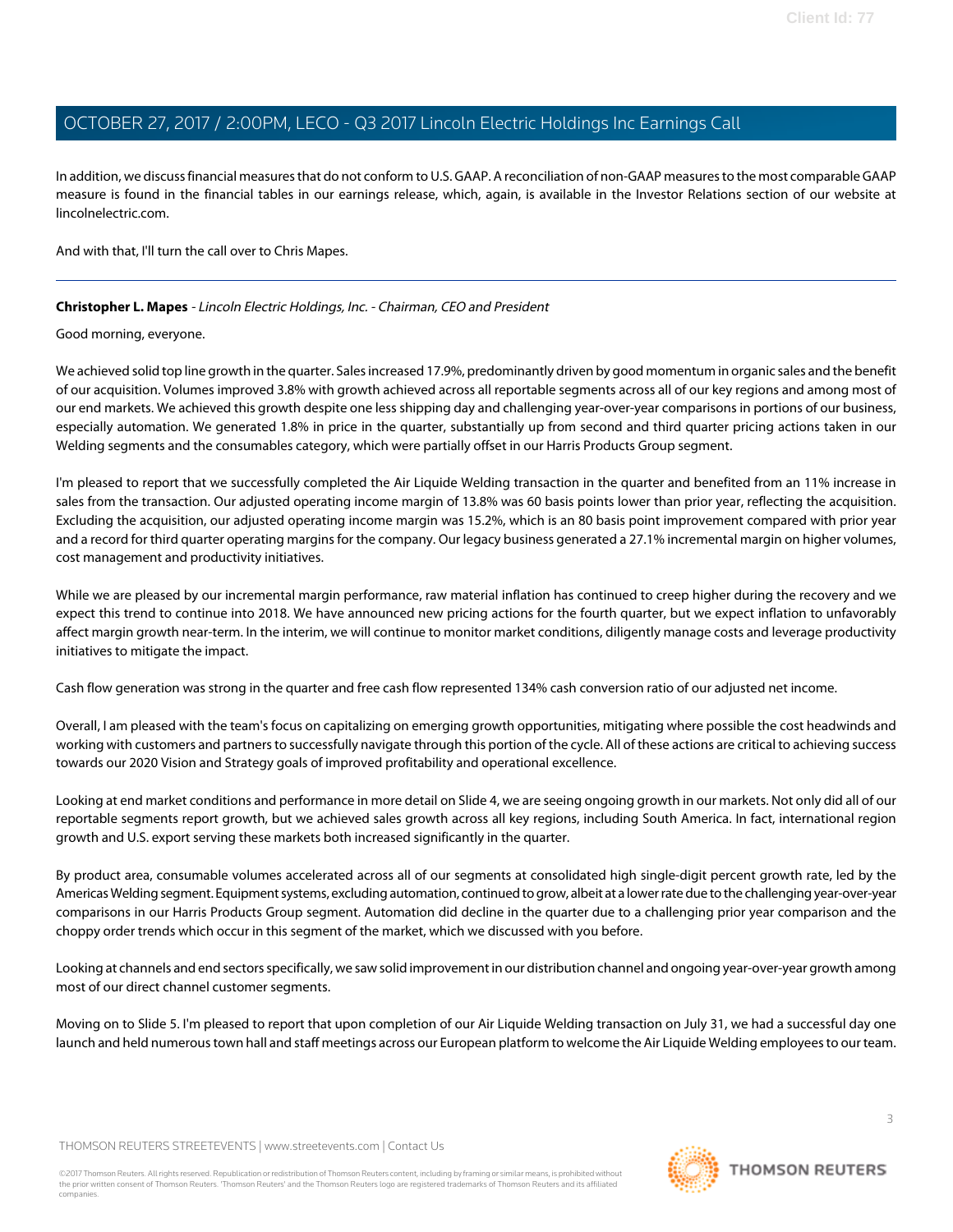Since that time, we have been progressing quickly on integration initiatives. Our integration and synergy initiatives target various areas of the business where we have identified that we can leverage scale to capitalize on savings and possible in-sourcing opportunities, adopt best practices across our shared network to improve operational productivity and quality, streamline to reduce complexity and improve our efficiencies and to eliminate redundancies. We also feel stronger that we can refine a commercial portfolio of solutions that will ultimately represent a best-in-class portfolio enriching our mix. Our target is to achieve a 10% plus operating income profit margin in the region and we are confident that these efforts will generate those returns.

I recently returned from Germany in our industry's largest international trade show where both Air Liquide Welding and Lincoln Electric teams were focused as one on using the event to learn from one another and educate their customers on new opportunities available across the expanded portfolio of solutions, whether from Lincoln's proprietary PythonX 3D plasma cutting solution for structural steel or the Air Liquide Welding's premier Oerlikon-branded consumables and plasma welding systems. I'm also pleased to report that our new commercial team has begun to secure quick wins in the market together with new customer relationships across the globe and we will continue to experience greater growth opportunities, leveraging the complementary nature of our expanded portfolio and customer relationships.

Given our assessments, we remain confident in our ability to execute and achieve our synergy target of an incremental \$30 million of EBITDA and our near-term EPS accretion goals.

<span id="page-3-0"></span>And now, I will pass the call to Vince to discuss our second quarter results and uses of cash in more detail.

#### **Vincent K. Petrella** - Lincoln Electric Holdings, Inc. - CFO, EVP and Treasurer

Thank you, Chris.

Looking at our third quarter income statement highlights on Slide 5, our consolidated sales increased 17.9% compared with the prior year from solid organic sales performance and the completion of our Air Liquide Welding acquisition. Volumes rose 3.8% and price increased 1.8%. Our welding segments generated an average 2.5% higher price in the quarter. The acquisition contributed 11% and we benefited from 1.4% favorable foreign exchange translation.

Our third quarter gross profit margin decreased 240 basis points. The decline reflects the addition of Air Liquide Welding and the \$2.3 million charge from the amortization of the step-up in the value of acquired inventories from this transaction. Excluding the acquisition and special items, the gross profit margin was 34.1%, a 110 basis point decline versus the prior year. The decline was substantially caused by lower automation product line margins and the effects of price cost due to rising raw material cost inflation.

We incurred a \$2.2 million LIFO charge in our Americas Welding segment in the quarter. We expect similar inflationary trends in the fourth quarter.

Our SG&A expense increased 12.5% to \$132.7 million or 19.8% of sales due to the addition of Air Liquide Welding. Excluding the acquisition of special items, the SG&A ratio declined 200 basis points versus the prior year as legacy Lincoln SG&A expenses declined due to lower professional fees and improved sales leverage.

We incurred a \$5.3 million noncash pension settlement charge related to lump sum payments taken by Lincoln Electric retirees following the freeze of our defined pension benefit program at the end of 2016. Additionally, we recognized a noncash bargain purchase gain of \$52 million from the Air Liquide Welding transaction. The gain represents the difference between the consideration paid to the seller and the fair value of the net assets acquired. The bargain purchase gain is a preliminary estimate until purchase accounting and balance sheet adjustments are finalized.

Reported operating income increased 63% to \$133.1 million or 19.9% of sales. Excluding special items in the quarter, adjusted operating income increased 13% to \$92.4 million. The adjusted operating income margin was 13.8% of sales, a 60 basis point decline versus the prior year period.

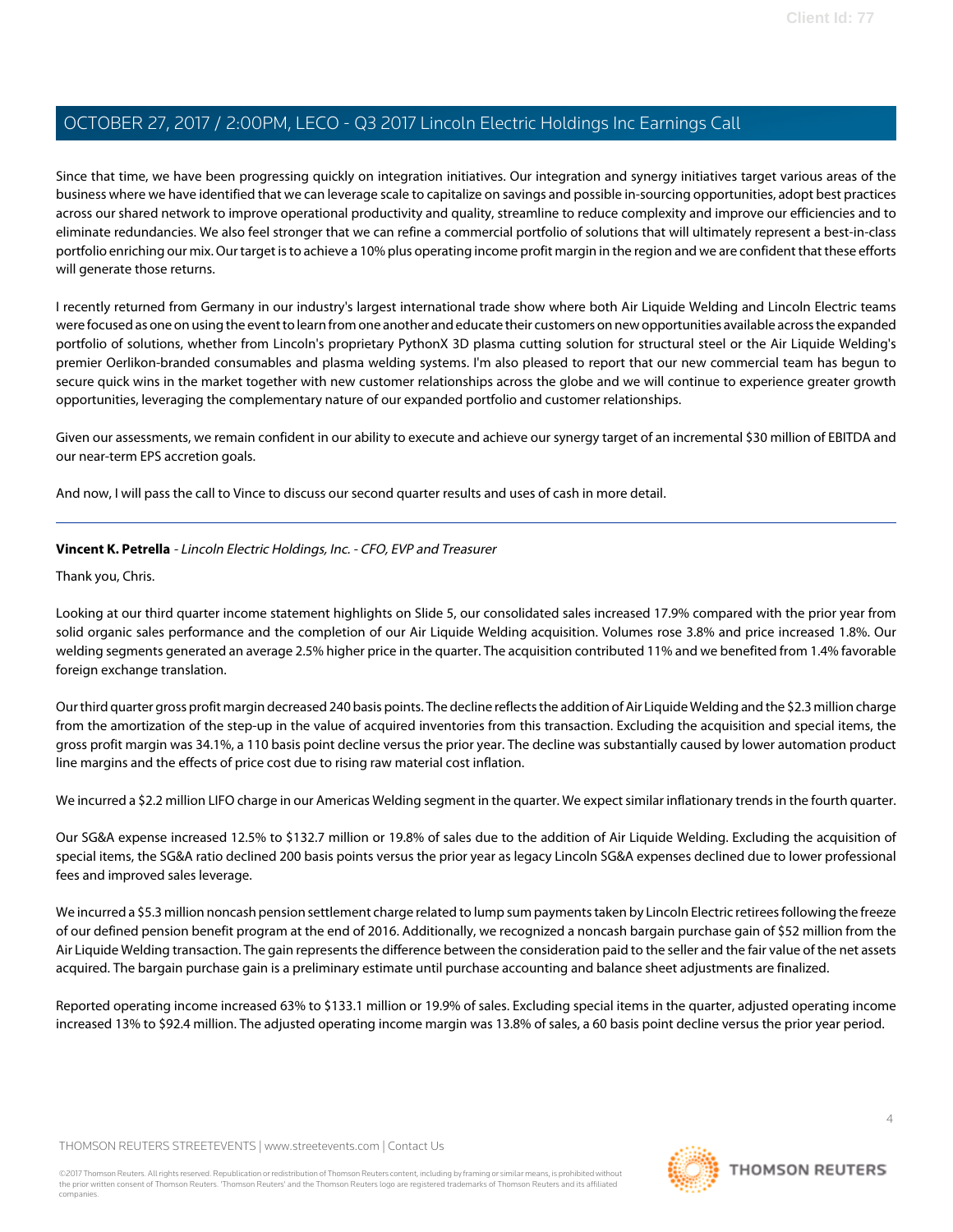The Air Liquide Welding acquisition had a 140 basis point unfavorable impact to the adjusted operating profit margins. Excluding special items and the acquisition, the adjusted operating income margin would have been 15.2%, an 80 basis point improvement versus prior year and a 27% adjusted incremental operating income margin in the legacy business.

Interest expense was \$5.9 million in the quarter compared with the prior year interest expense of \$3.8 million. We expect annual interest expense of approximately \$24 million in 2017.

Our third quarter effective tax rate was 18.8% and lower than the prior year rate of 25.2% due to the bargain purchase gain associated with the acquisition, which had no tax impact. Excluding special items, the adjusted tax rate was 31.3%, reflecting the geographical mix of earnings and the unfavorable impact of discrete tax items in the quarter.

We expect our fourth quarter 2017 effective tax rate to be in the high 20% range. This estimate is subject to the future mix of earnings, the utilization of U.S. tax credits and the timing and extent of stock option exercises.

Third quarter 2017 diluted earnings per share increased to \$1.59. Excluding special items, EPS increased 5% to \$0.93 per share, reflecting higher organic sales and cost management.

Now moving to our reportable segments on Slide 6. Our Americas Welding segment adjusted EBIT margin increased 40 basis points to 17.5%, led by high single-digit percent volume growth in consumables. This growth partially offset the impact of lower automation sales and profitability and unfavorable price cost due to raw material inflation. Demand trends continued to improve in this segment, notably in our distribution channel and in key direct end market sectors such as general fabrication and heavy industries. Automotive transportation sales increased and continued to outperform regional auto production. Oil and gas and shipbuilding activity declined in the quarter. Our automation sales declined due to challenging prior year comparisons and the timing of 2017 projects. Backlog order levels remain relatively steady compared with the prior year.

In our International Welding segment, which now includes the Air Liquide Welding acquisition, we realized a 5.2% adjusted EBIT margin, a 50 basis point improvement compared with the prior year. If we were to exclude the acquisition, adjusted EBIT margin in the third quarter would have been 7%. Organic sales strengthened broadly in the quarter to 9.6% versus prior year. Volumes increased 6.7% and we achieved 2.9% higher price. Volume growth accelerated due to continuing solid demand in Europe and Asia Pacific.

Turning to Slide 8. The Harris Products Group's third quarter adjusted EBIT margin improved 10 basis points to 12.2% on solid volume growth mitigating the unfavorable impact of raw material trends. Volumes increased 7.2% from demand and consumables predominantly used in general fabrication and HVAC applications. Pricing declined 3.7% on year-over-year metal cost changes, primarily silver.

Moving to Slide 9. Our cash flow from operations was \$94 million in the quarter as compared to \$113 million in the prior year period, reflecting the impact of increasing sales levels. Our operating working capital ratio is 20.5%. And excluding the acquisition, our operating working capital held relatively steady at 17.6% compared with 17.7% in the prior year. Cash conversion remains strong at 134% in the quarter and 111% in the first 9 months of the year.

Capital expenditures were \$11 million in the quarter and \$39 million in the first 9 months. We now estimate our full year CapEx spend to be in the \$55 million to \$60 million range.

During the quarter, we paid a cash dividend to shareholders of \$23 million, reflecting the 9% higher dividend payout rate in 2017. The board recently approved an additional 11.4% higher dividend payout rate for 2018, reflecting the ongoing confidence in the company's future cash flow generation capabilities.

And now, I would like to turn the call over for questions.

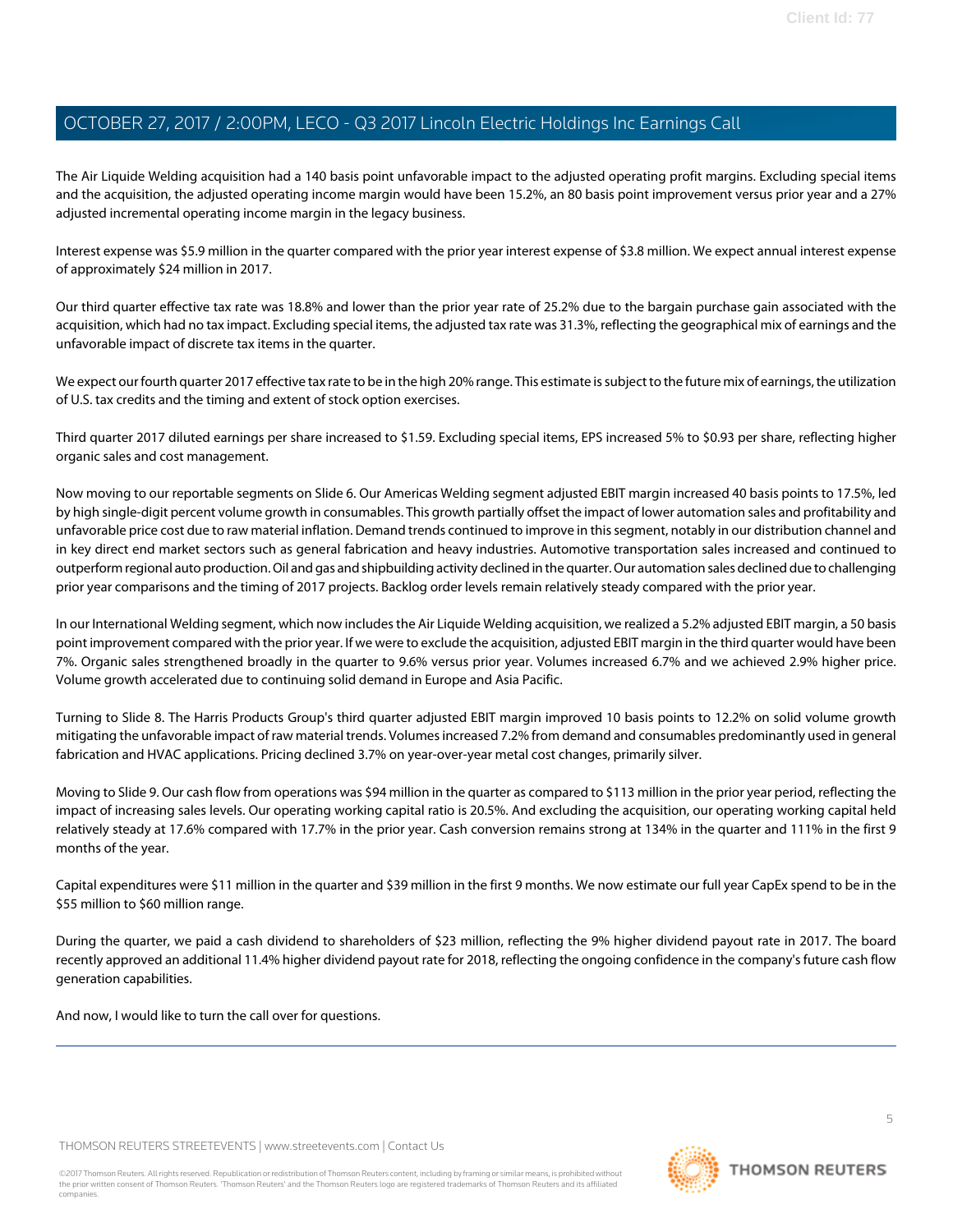#### **QUESTIONS AND ANSWERS**

#### **Operator**

(Operator Instructions) Our first question is from Seth Weber of RBC Capital Markets.

#### <span id="page-5-1"></span>**Seth Robert Weber** - RBC Capital Markets, LLC, Research Division - Analyst

I wanted to ask a couple of questions. On the pricing -- the margin commentary with respect to pricing, I guess, I was under the impression that in a rising input cost environment, Lincoln historically has had an ability to raise prices to get in front of that or to benefit from that. So is your commentary around just this impact that you expect in the fourth quarter, is that really just a timing issue? Or is there something else that you're seeing from -- whether it's competitors not matching or private label or something else that's going on there?

#### **Vincent K. Petrella** - Lincoln Electric Holdings, Inc. - CFO, EVP and Treasurer

Yes, Seth. I think it's a little bit of timing. We got ahead of cost increases a little bit in the first and second quarter. The cost inflation did accelerate into the third quarter. We expect the same kind of cost inflation in the fourth quarter. We are in the process of raising prices again in the fourth quarter of 2017 across our global portfolio so we do expect to see a little bit more pricing effectivity in the fourth quarter and into 2018. It is probably worth noting as well that there's a mathematical effect of rising raw material costs that are relatively significant and the impact on the compression in margins as you pass through those costs into your marketplace and the P&L.

At the end of the day, I would tell you that we accomplished most of the inflationary cost increases through pricing management. There's some more to go, we believe, in the fourth quarter and into 2018. But we believe, based on the performance of our gross and operating profit margins and incremental margins of 27%, that we did a very good job of managing price cost in the quarter.

#### **Seth Robert Weber** - RBC Capital Markets, LLC, Research Division - Analyst

Okay, Vince. And then, I guess, my follow-up is on the automation side, the commentary about -- I think I heard comments about a lower margin on the automation side. Is that a function of just lower volume? Is there some sort of mix issue there? Is it -- is there any color that you could provide to the lower margin comment on the automation side?

#### **Vincent K. Petrella** - Lincoln Electric Holdings, Inc. - CFO, EVP and Treasurer

Sure, Seth. It's both of those things. So our volumes, our top line were down in automation on a year-over-year basis and then, secondly, our mix was weaker. We had a sales mix in the prior year that was a higher margin mix in some of our automation businesses, some of the highest margin products had very strong performance in the third quarter. Those lines of business in automation had lower sales volumes, which hurt us on the mix side. So it was both top line and mix that affected our automation business in the quarter.

#### <span id="page-5-0"></span>**Operator**

Our next question is from Joe O'Dea of Vertical Research.

#### **Joseph O'Dea** - Vertical Research Partners, LLC - VP

First question just on the international growth, in particular on the volume side. You called out strength in both Europe and Asia Pac, but just any additional details that you can give on what in particular maybe was driving some of the increased volume growth that you're seeing there?

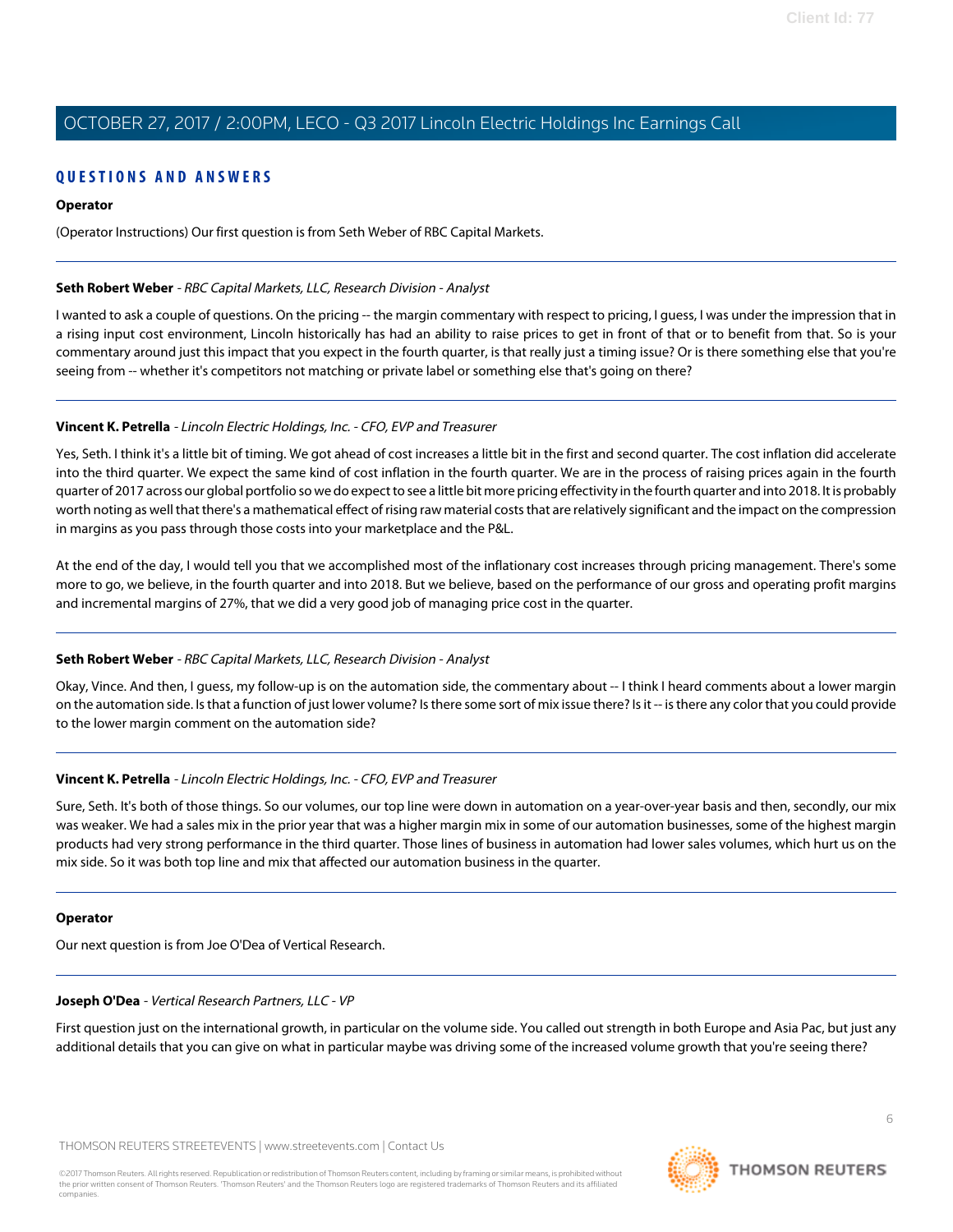#### **Christopher L. Mapes** - Lincoln Electric Holdings, Inc. - Chairman, CEO and President

I think the exciting thing for me when I think about starting to see some growth in the international markets for the business is that's been a pretty shallow region for the global welding space over the last several quarters. And the important thing for me is it's really pretty broad-based growth. We're seeing it in a multitude, in the subregional markets within Europe. We're seeing it across several of the segments. It's not any one area or one product category. We're seeing a pretty broad growth, continued strength in the equipment offering that we have for that region.

And Asia Pac certainly has shown the growth for us, but had a very nice quarter. I believe that's part of the improvements we're seeing from the investments we made in the technical centers there in those regions over the last 12, 18 months, a multitude of customers that were getting closer to our solutions and seeing some increased demand in that market as well as the increased presence that we have there is generating some benefits for the region.

#### **Joseph O'Dea** - Vertical Research Partners, LLC - VP

And so it sounds like some outgrowth in Asia Pac for you. Would you also say that in Europe that you're seeing some outgrowth as well?

#### **Christopher L. Mapes** - Lincoln Electric Holdings, Inc. - Chairman, CEO and President

Well, I think it's difficult to know whether it's outgrowth relative to -- probably what you're trying to determine is whether there's actually any share shift going on within the market. We really don't think about share within that narrow of a window. I certainly believe that our teams have been executing well and we like the solutions and strategies that we've been driving into those markets and we appear to be performing well, but I'm not willing to go as far as to say that I believe that there's necessarily any broader share discussions going on for our participation in the market.

#### **Joseph O'Dea** - Vertical Research Partners, LLC - VP

Okay. And then, on automation and in particular thinking about auto in an environment where global auto builds are flat to maybe up slightly as we move into '18, what is your visibility on automation? Do you have a little bit better line of sight there for some of the plans, in particular related to the automotive industry, to see the opportunity for some outgrowth into '18 on just what you can see on the horizon? Or is that more -- remains more short cycle for you?

#### **Christopher L. Mapes** - Lincoln Electric Holdings, Inc. - Chairman, CEO and President

Well, I would start by reminding you that, look, automation is -- our automotive portion is a significant piece of automation, but our density within that is still probably less than the overall average. So we have a large participation in our automation business in heavy industry and a multitude of other segments that we participate in. We have some visibility. I think that, that visibility -- we're taking a look at our backlog on a continual basis. Our backlog, especially versus prior year, looks very good.

I think the other thing that we can be quick to look at as a data point is the expected light-duty vehicle builds in 2018, but it's also important for us to look at the other model transitions and other activities that are going on within the large OEMs. And we're meeting with those groups and talking to them about platform issues they may be challenged with out 6, 12, 24 months. So visibility to it is there.

Actually, understanding at this point how much of that might materialize into an opportunity for our automation business is still a little bit more short cycle, but we still -- although our automation business struggled a little bit in Q3 from a revenue perspective, I'm still very excited about the automation business, continue to expect to invest in it and, if possible, acquire more companies to bring into our global automation strategy. So we still like the business and want to continue to invest in the business and just view this as a challenge in this particular quarter relative to the mix and the choppiness of the orders that come through our automation business.

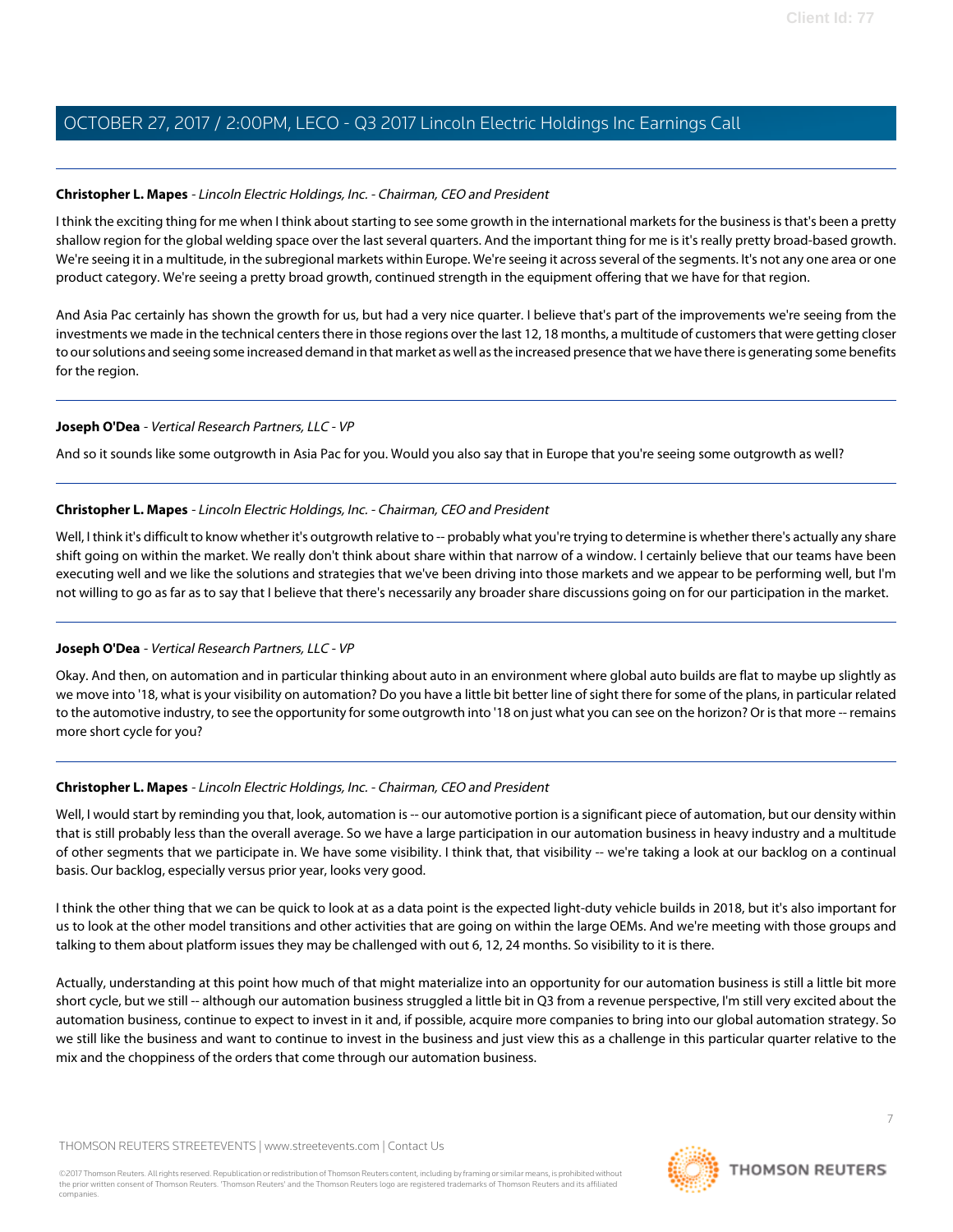#### **Vincent K. Petrella** - Lincoln Electric Holdings, Inc. - CFO, EVP and Treasurer

And I would only that the clients in that automation product line was more focused in markets outside of automotive such as structural. So automotive, as we see in front of us right now, still remains steady and strong and we don't see declines in, at least the near-term, in our automotive segment.

#### **Operator**

<span id="page-7-0"></span>Our next question is from Mig Dobre of Baird.

#### **Mircea Dobre** - Robert W. Baird & Co. Incorporated, Research Division - Senior Research Analyst

So I want to ask a question about your volumes in the Americas. I'm trying to understand some of the dynamics sequentially as to how you're thinking about growth here. From a pure volume growth, sequentially the quarter was a little bit weaker than what we were guessing just based on what we're seeing broadly in a lot of the key end markets that you're serving. Anyway, my question is as you're looking into the fourth quarter and beyond as comparisons get meaningfully tougher, what's the right expectation for all of us to have in terms of potential growth?

#### **Vincent K. Petrella** - Lincoln Electric Holdings, Inc. - CFO, EVP and Treasurer

So I think we had a good quarter, Mig, in the Americas. The Americas is the segment that has automation concentrated there, so that automation decline year-over-year did have a detrimental impact on what we reported in the Americas of in excess of 1%. We also, as you probably realize, had a day less of billing, which is another 1.5%. So we think we had a strong result in the Americas when considering the number of billing days and the automation impact that we had there. Our consumables business was very strong, which is encouraging because that is a indicator of the underlying growth and opportunities that you have in the business. The automation business did adversely affect the equipment line, but our view is that we expect to see similar or better result in the fourth quarter of this year as we experienced in the third quarter on a year-over-year basis in the Americas segment based on what we see in the order book and sales levels through this date in October as far as the fourth quarter is concerned.

#### **Mircea Dobre** - Robert W. Baird & Co. Incorporated, Research Division - Senior Research Analyst

Okay. That's helpful. And the other question -- I was a little bit confused as to the commentary. Are you saying that the backlog in automation is flat or is it up year-over-year in the third quarter? Because I think I've heard both.

#### **Christopher L. Mapes** - Lincoln Electric Holdings, Inc. - Chairman, CEO and President

Stable.

## **Mircea Dobre** - Robert W. Baird & Co. Incorporated, Research Division - Senior Research Analyst

It's stable. Okay. And then, lastly before I go in the queue, when I'm looking at Slide 4 and the discussion on various end markets, maybe this is parsing it a little bit too finely, but when you're discussing lower demand versus prior year last quarter, you had a couple of end markets that you highlighted this quarter, more like 4. So I'm wondering if you are seeing any shift in momentum, broadly speaking, demand-wise or if it's just me reading too much into this slide?

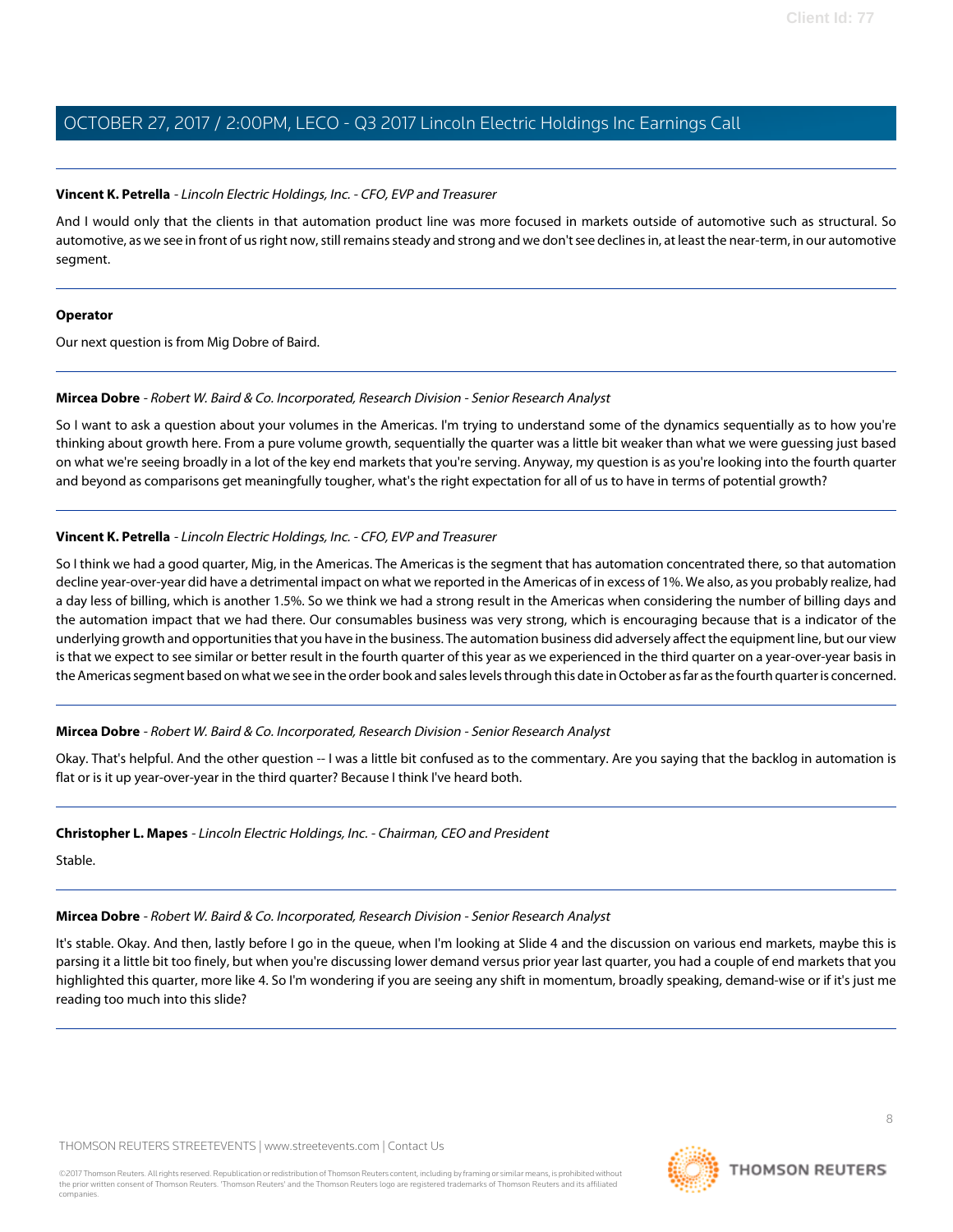#### **Christopher L. Mapes** - Lincoln Electric Holdings, Inc. - Chairman, CEO and President

We're not really seeing any momentum shift relative to the segments. So I think we've seen good growth across the segments all year. I'd also share with you that our Air Liquide Welding business, we are not pulling that segment data at this point, so that data would not be included inside the numbers that we're providing to you. I know we had a couple more versus Q2, but Mig, I don't view those as trending severely one way or the other. It's still viewed that we've got very good strength within the business and probably would also call out that the heavy industry segment has shown nice growth for us in the third quarter as we begin to see some of those large OEMs start to recover in their markets.

#### **Operator**

<span id="page-8-0"></span>Our next question is from Rob Wertheimer of Melius Research.

#### **Robert Wertheimer**

So, I guess, I have 2 questions. I apologize, I jumped on a couple of minutes late if you addressed it. But I just wanted your feel for the markets from sort of short cycle, consumables or whatever, versus longer cycle, whether you feel like the apparent hotness of the stock market pricing is accelerating, again, whether short cycle is better than long cycle.

And second, and I'll hangup after this. Your second or third slides where it says your volumes were up versus a tough compare, and I heard that in a couple of specifics you discussed, but maybe you could talk generally about which of your end markets -- which of your end segments where you see yourself as still depressed or see sales as still depressed versus ones that are mid-cycle or above. And that's it.

#### **Vincent K. Petrella** - Lincoln Electric Holdings, Inc. - CFO, EVP and Treasurer

Okay. Rob, I'll start by talking about the lines of -- the product lines of business. Certainly, in this quarter, our consumables' pure volumes were stronger than equipment. Equipment was, I pointed out earlier, a little weaker year-over-year primarily because of our automation line that had a very strong performance in the third quarter of 2016. So -- and from our perspective, equipment can be a little bit choppier. Consumables seeing this steady growth and acceleration, I think, bodes well for the outlook as we sit here today.

And from a end market perspective, I think we started to see some additional acceleration in heavy industries. We're still seeing a continuing weakness in areas like shipbuilding and a little bit of choppiness in the energy oil and gas space. We did see a couple of 2, 3 quarters of stabilization in oil and gas and some growth in the last quarter, but we've fallen back a little bit in that area in the third quarter of 2017, but those are generalists, I would say. It continues to be a bright spot. It's one of our largest catch-all segments, if you will, from an end market perspective. And seeing a continual growth in that area and acceleration is promising because that tells us that the broad industrial economy has been gaining in health and broadening as far as Lincoln's participation in those markets.

So I'd say, all in all, a little bit better outlook today than the last couple of quarters, but still some choppiness and some depression in other markets that we've relied on in the past.

#### <span id="page-8-1"></span>**Operator**

Our next question is from Saree Boroditsky of Deutsche Bank.

#### **Saree Emily Boroditsky** - Deutsche Bank AG, Research Division - Research Analyst

I'll start by going over any impact you saw on the quarter from the hurricane and any expectations as we think about the rebuilding process?

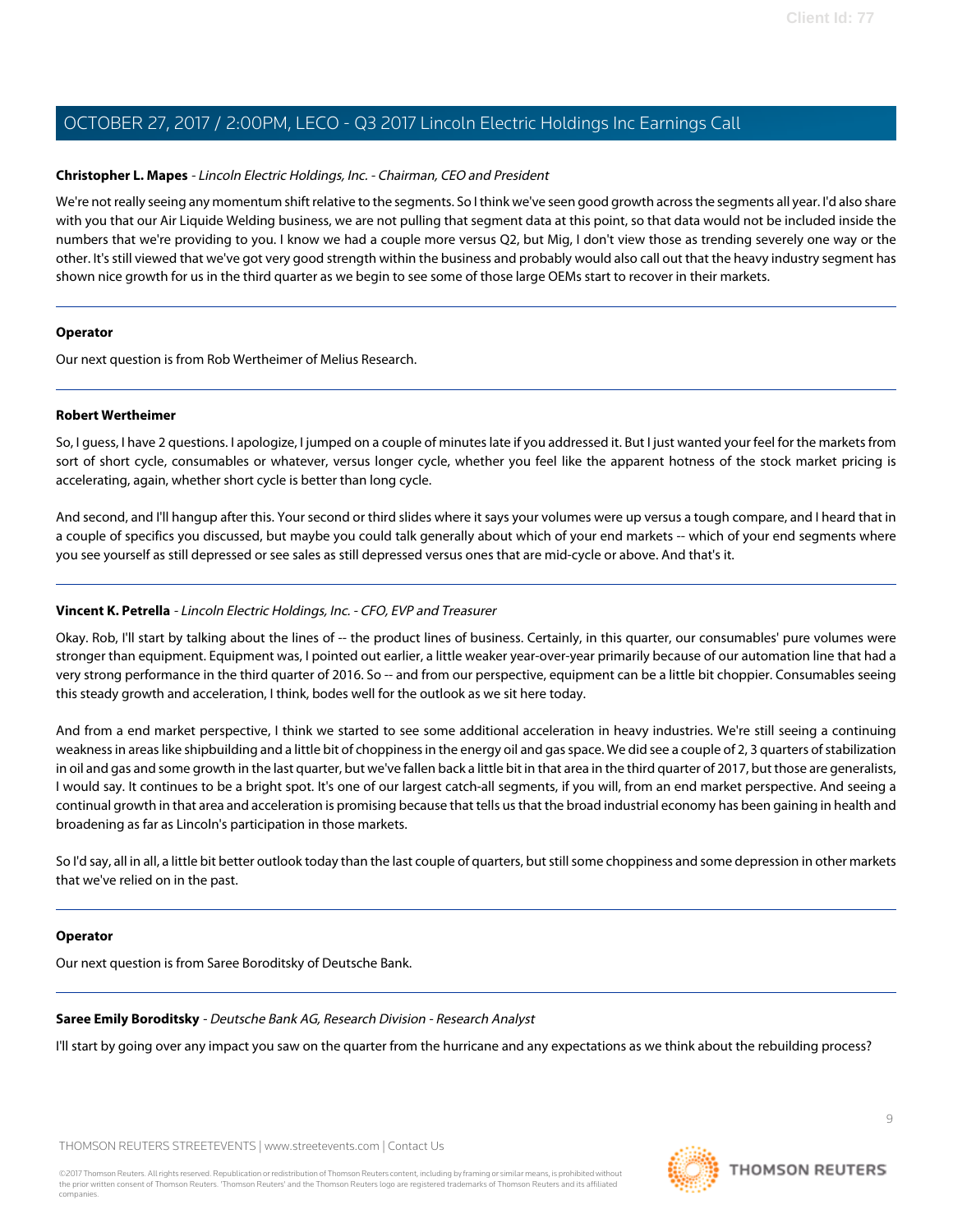#### **Christopher L. Mapes** - Lincoln Electric Holdings, Inc. - Chairman, CEO and President

We didn't call out any impact from the hurricane. It's very difficult for us to actually identify all of the impact that there might be. Obviously, we realize there will be a rebuilding process. That rebuilding process should have some favorability for us that should actually -- we should see across a couple of our businesses. We should see that rebuild process affect -- impact the HVAC and wholesaling markets that our Harris business serves as well as some opportunities for us in other portions of the rebuild, in structural and some other segments, even potentially a slight improvement in automotive as some of those vehicles are replaced in that space, but I don't think that we'll be necessarily identifying it as being material enough to be impactful for us as we move forward. It should provide a slight lift, but I doubt that we'll be identifying it as a catalyst as we're moving forward.

#### **Saree Emily Boroditsky** - Deutsche Bank AG, Research Division - Research Analyst

Okay. Appreciate that. And then, can you talk about what you're seeing in Harris as far as online demand because I believe you are starting -- you lacked some challenging comps in the third quarter last year?

#### **Vincent K. Petrella** - Lincoln Electric Holdings, Inc. - CFO, EVP and Treasurer

Yes, Saree. So the third quarter last year, we had a very strong and exceptional product line improvement through equipment and the retail channel, restocking that we had identified in the prior year. So the equipment side of the business was weaker this year because of those difficult comparisons.

On the other side of the product portfolio though, we had a particularly strong consumable performance in that segment that was led by export in international markets as well as more rapid growth trajectory in the HVAC and -- area of the marketplace.

So overall, consumables stronger, equipment facing headwinds from the prior year, retail channel stocking and -- but all in all, a very good top line performance from the Harris Products Group.

#### <span id="page-9-0"></span>**Operator**

Our next question is from Nathan Jones with Stifel.

#### **Nathan Hardie Jones** - Stifel, Nicolaus & Company, Incorporated, Research Division - Analyst

Just going back a little bit to the volume question on North America Welding. You talked about 100 basis points from lower volume on automation, tough compare there, and 1.5% on one less billing day. Do you have any difficult comparisons, more or less billing days in the fourth quarter, that we should be aware of when thinking about likely volume growth there?

#### **Vincent K. Petrella** - Lincoln Electric Holdings, Inc. - CFO, EVP and Treasurer

No. We should be fine. We won't be short in the fourth quarter.

#### **Nathan Hardie Jones** - Stifel, Nicolaus & Company, Incorporated, Research Division - Analyst

Okay. And then, on the pricing in Harris, I think you called out silver prices. I pulled up those while being on the call and while they've been volatile lately, the average price hasn't really changed a lot over the last 12 months. I'm wondering if you could give a little bit more color on what's driving that pricing decline there?

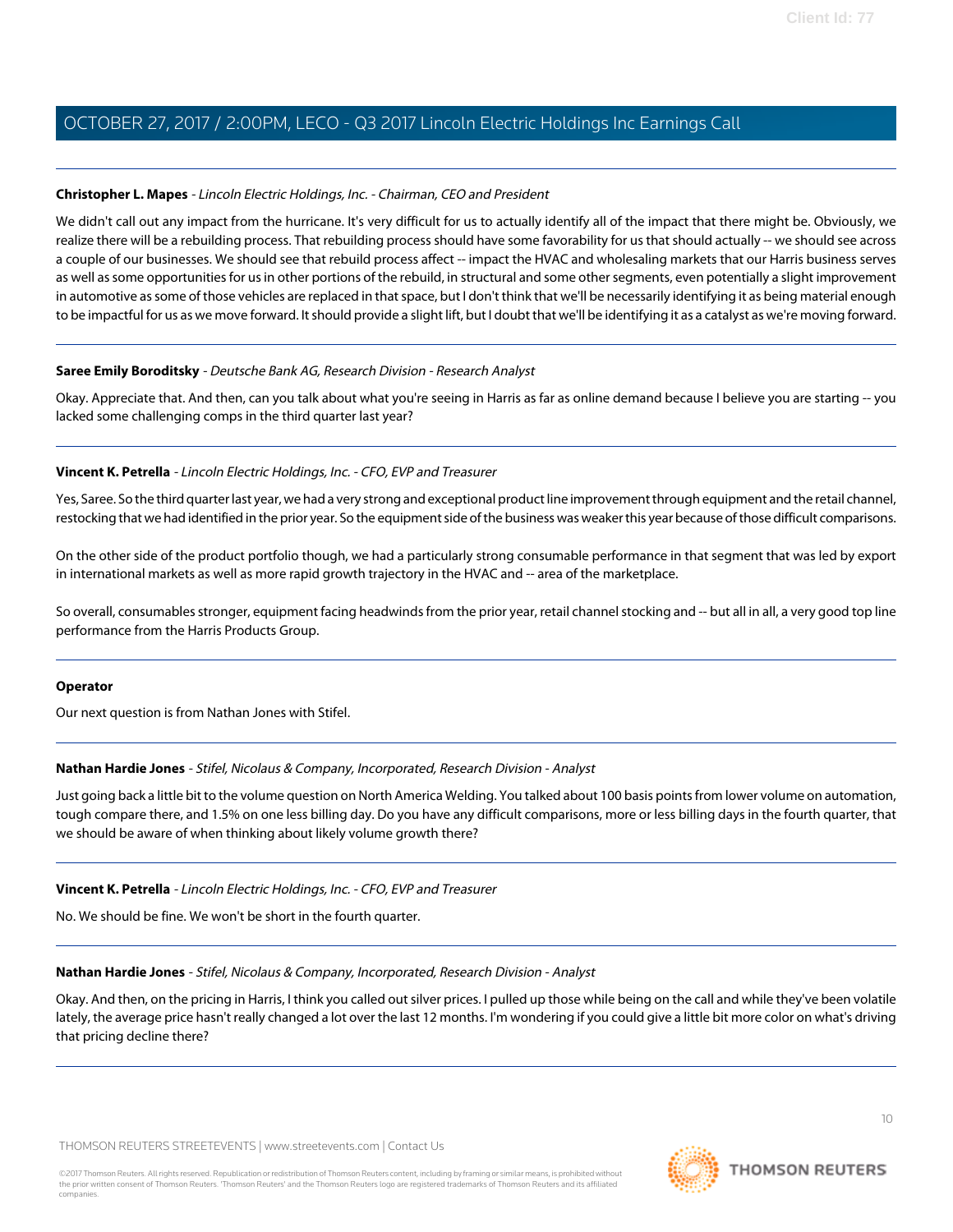#### **Christopher L. Mapes** - Lincoln Electric Holdings, Inc. - Chairman, CEO and President

Actually, it's part of that volatility that sometimes challenges us as we're managing that portion of that metal through the various channels for the Harris business around the world. We do what we can to minimize the impact of that price movement through trying to arbitrage the pricing associated with sales to our customers as well as our purchased components, but that volatility is what causes part of the challenge. And silver was the item that we called out, but we also had some volatility in copper as well as tungsten and a couple of other areas of the Harris Products business that's -- and then developing their products and moving them to the market. So silver, certainly one that we identified, also an element there of copper and tungsten.

#### **Nathan Hardie Jones** - Stifel, Nicolaus & Company, Incorporated, Research Division - Analyst

Just the outlook for the automation business. You had a challenging comparison here this quarter. Do you still expect that business to continue to grow over the next quarter or 2? And what could potentially create headwinds to that now?

#### **Vincent K. Petrella** - Lincoln Electric Holdings, Inc. - CFO, EVP and Treasurer

Well, we do still -- we think about it from, Nathan, from a longer-term perspective. We expect automation to continue to grow at a high single, low double-digit trajectory over the intermediate-term.

As far as the very short-term, we will have another challenging quarter in the fourth quarter of 2017 as 2016's second half of the year for automation was very strong. So we're likely to have a similar type of conversation at the end of the fourth quarter about year-over-year comparisons, but we don't see there being any kind of structural pullback in automation activity. As we mentioned a couple of times, the backlog still looks stable, but the near-term looks challenging from a top line perspective before we reach 2018.

#### **Nathan Hardie Jones** - Stifel, Nicolaus & Company, Incorporated, Research Division - Analyst

Okay. So challenging volume comparison in the fourth quarter? That's helpful.

#### **Vincent K. Petrella** - Lincoln Electric Holdings, Inc. - CFO, EVP and Treasurer

That's correct.

#### <span id="page-10-0"></span>**Operator**

Our next question is from Jason Rodgers of Great Lakes Review.

#### **Jason Andrew Rodgers** - Great Lakes Review - VP

I just wanted to talk a little bit more about the oil and gas sector. What was your decline in that business in the quarter on a year-over-year basis?

#### **Vincent K. Petrella** - Lincoln Electric Holdings, Inc. - CFO, EVP and Treasurer

It was high single digits and it was primarily focused in midstream activity, which would include pipe mill sales.

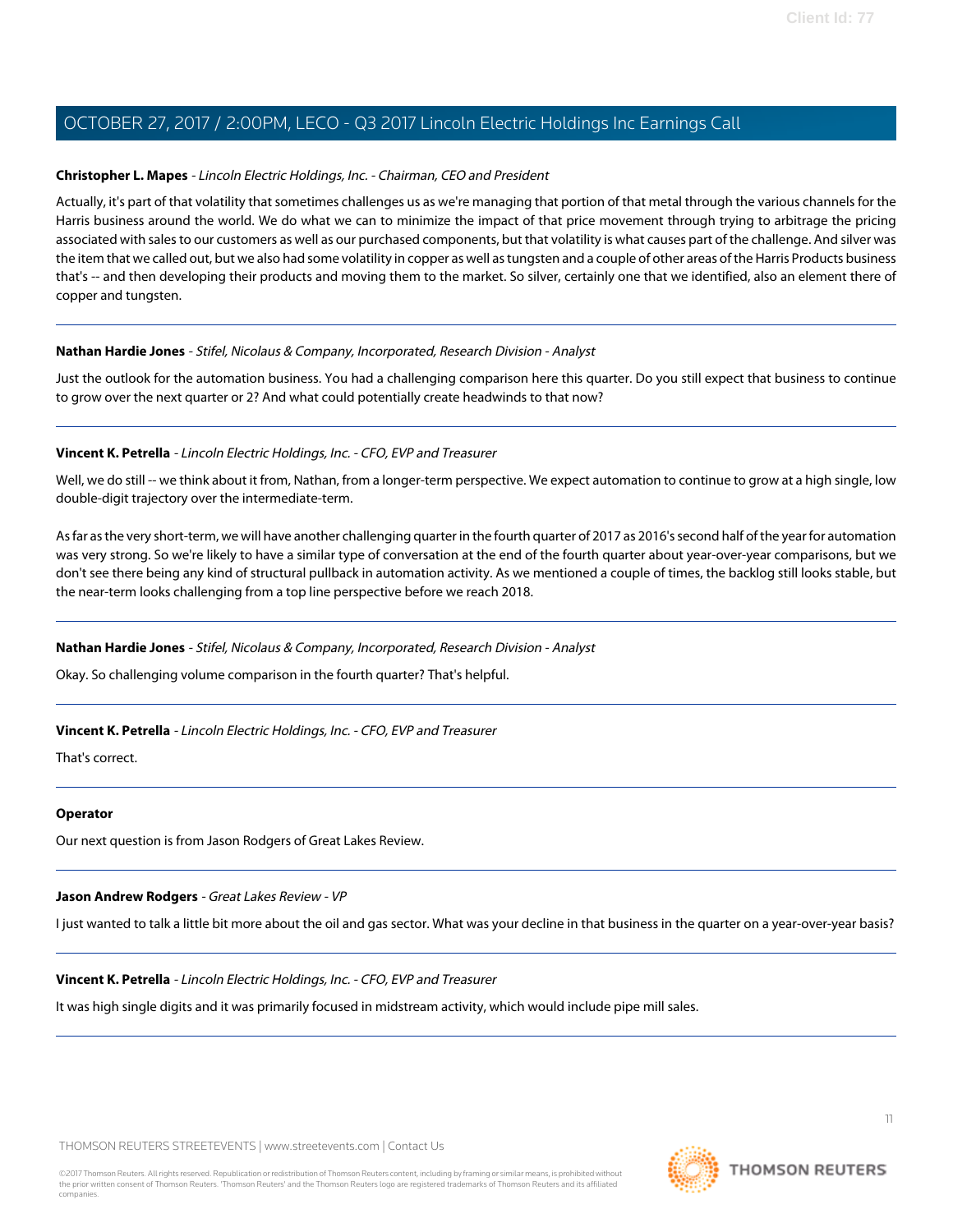#### **Jason Andrew Rodgers** - Great Lakes Review - VP

And I think you still had some easy comps on a year-over-year basis. Just wondering if there's been any change in the competitive market dynamic there? Or is it just a matter of order timing here?

#### **Vincent K. Petrella** - Lincoln Electric Holdings, Inc. - CFO, EVP and Treasurer

I think it's timing. Look, we're looking at one quarter, one very narrow period of time. I think it's fair to say that we did have some improvement, the low to mid-single digit year-over-year performance the last couple of quarters. This quarter, a little bit less performance in the space. We're not signaling that there's any kind of change in our intermediate or long-term view of the oil and gas and energy space. It's just a little bit of a softer quarter and expectations are, as we move out of this quarter, that we'll continue to see some improvement in oil and gas as we look out into 2018.

#### **Jason Andrew Rodgers** - Great Lakes Review - VP

And then, just the performance of the exports in the quarter?

#### **Vincent K. Petrella** - Lincoln Electric Holdings, Inc. - CFO, EVP and Treasurer

So exports were up double digits, actually about 14% on a year-over-year basis, roughly \$37 million of export sales out of the U.S. compared to about \$32 million in the prior year. And that was led by -- the automation business did do well in the international markets outside of the U.S. and our Harris Products Group business had a strong international quarter as well.

#### **Jason Andrew Rodgers** - Great Lakes Review - VP

All right. And finally, even with the acquisition of Air Liquide, you still have a strong balance sheet. Just wondering if you can make some comments on the M&A environment? What areas or geographic regions you might be seeing opportunities?

#### **Christopher L. Mapes** - Lincoln Electric Holdings, Inc. - Chairman, CEO and President

When we've talked about our 2020 Vision and Strategy, we said that we'd continue -- we've got the willingness to invest in our core business and the Air Liquide Welding was a unique opportunity for us to be able to move forward with that acquisition opportunity. We'd like to continue to build out our global automation business if those opportunities arise for us in the marketplace. And as we've done the last several years, we found opportunities to be able to identify unique products and solutions within the welding space that we think can be additive to our broad portfolio. We continue to look for those opportunities. So we're still very interested in executing on our long-term strategy, which includes continuing to identify and bring in acquisitions that add value to the strategy and value to our shareholders long-term.

#### <span id="page-11-0"></span>**Operator**

Our next question is from Walter Liptak of Seaport Global.

#### **Walter Scott Liptak** - Seaport Global Securities LLC, Research Division - MD & Senior Industrials Analyst

I wanted to ask about Air Liquide. The revenue came in a little bit better than we are looking for. Was it in line with your expectation? Are you getting growth out of it?

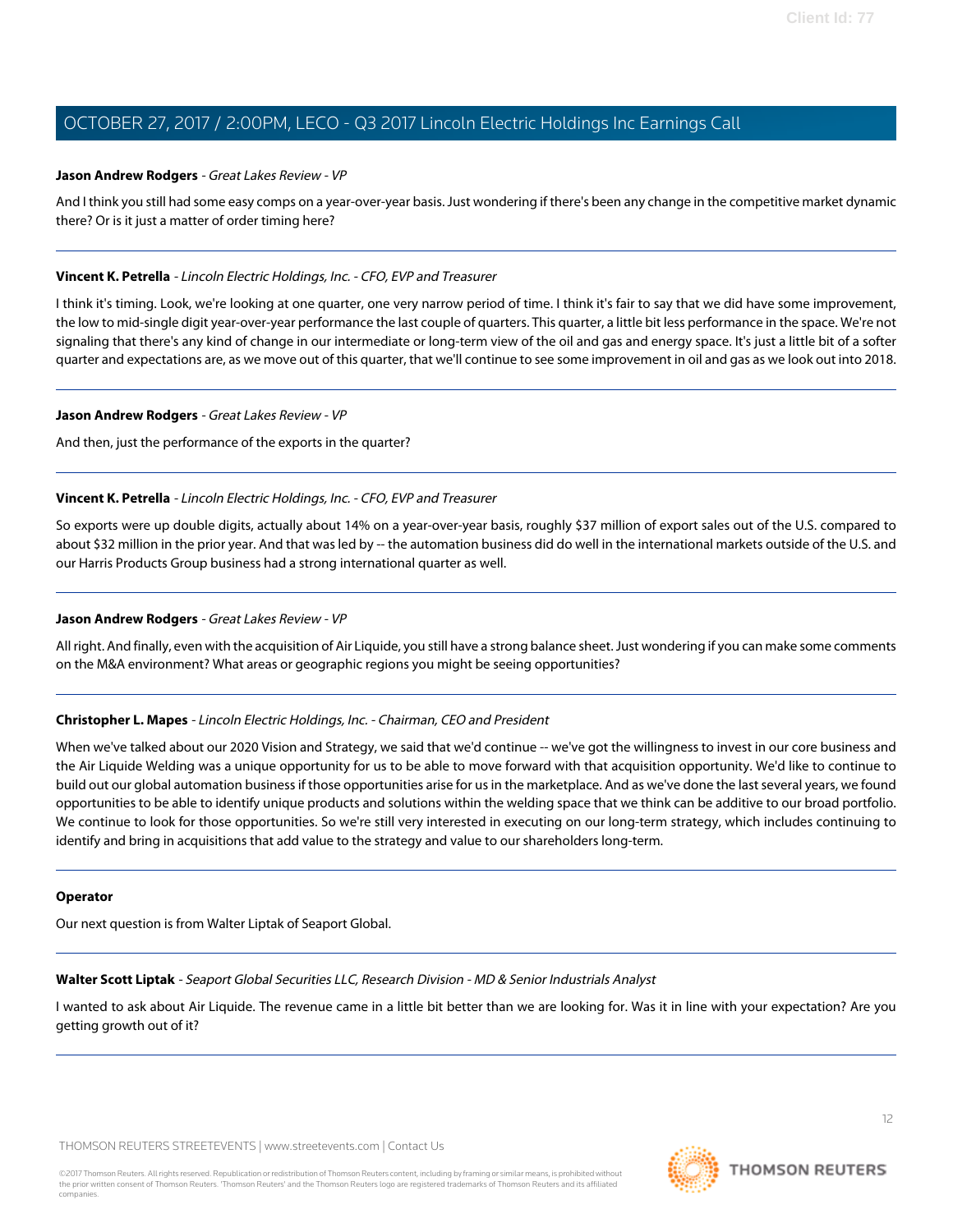#### **Christopher L. Mapes** - Lincoln Electric Holdings, Inc. - Chairman, CEO and President

Yes. Well, I think it's too early to say we're getting growth out of it. It has been a very, very solid start. I've been very impressed with the people and the teams beginning to develop our strategies. As you can imagine, it's a very large business across a host of regions there in Europe and with some exports, but we have had a very good start with this acquisition, but I really didn't look at their performance in the quarter other than very good. Not necessarily greater than expected, but a very positive start to the integration and bringing that business into Lincoln Electric.

#### **Walter Scott Liptak** - Seaport Global Securities LLC, Research Division - MD & Senior Industrials Analyst

Okay. And just kind of backing into some of the numbers off of Vince's comments, it looks like it was marginally profitable maybe before purchase accounting. It seemed like -- all in, it looks like you had a loss though or it was a headwind to the profits during the quarter?

#### **Vincent K. Petrella** - Lincoln Electric Holdings, Inc. - CFO, EVP and Treasurer

No. It contributed slightly and tipped us over about \$0.01 of EPS when you include Air Liquide. So it was modest, ex-special items and purchase accounting.

#### **Walter Scott Liptak** - Seaport Global Securities LLC, Research Division - MD & Senior Industrials Analyst

Excluding the purchase accounting? Okay.

#### **Vincent K. Petrella** - Lincoln Electric Holdings, Inc. - CFO, EVP and Treasurer

Correct.

#### **Walter Scott Liptak** - Seaport Global Securities LLC, Research Division - MD & Senior Industrials Analyst

Okay. Great. And what are you thinking about for accretion on an annualized basis?

#### **Vincent K. Petrella** - Lincoln Electric Holdings, Inc. - CFO, EVP and Treasurer

So we're still thinking that Air Liquide will not contribute significantly to the fourth quarter, but we expect in 2018 that we ought to start the year in the first quarter at about a \$0.03 per share improvement in EPS as we fully fold in the Air Liquide operations in fiscal 2018. And then, second half of next year, probably a little bit of improvement that we'll see from synergies that start to come into the business. But first half of the year, we're looking about -- at about \$0.03 per quarter.

#### **Walter Scott Liptak** - Seaport Global Securities LLC, Research Division - MD & Senior Industrials Analyst

Okay. Great. And impressive that you guys took a gain on this. I guess, question is what did you guys get in terms of assets? And are there things that you might be able to sell, take cash in for as you consolidate? How are we thinking about the asset that you acquired?

#### **Vincent K. Petrella** - Lincoln Electric Holdings, Inc. - CFO, EVP and Treasurer

Yes. I don't think there will be any opportunities for asset sales that will bring a substantial amount of cash into the business from our integration of Air Liquide Welding. Simply, the gain is a simple calculation of the fair value of the accounts receivable and inventory and other assets that were acquired being a little different than what the cash purchase price was. At the end of the day, our perspective on that accounting gain is that it's

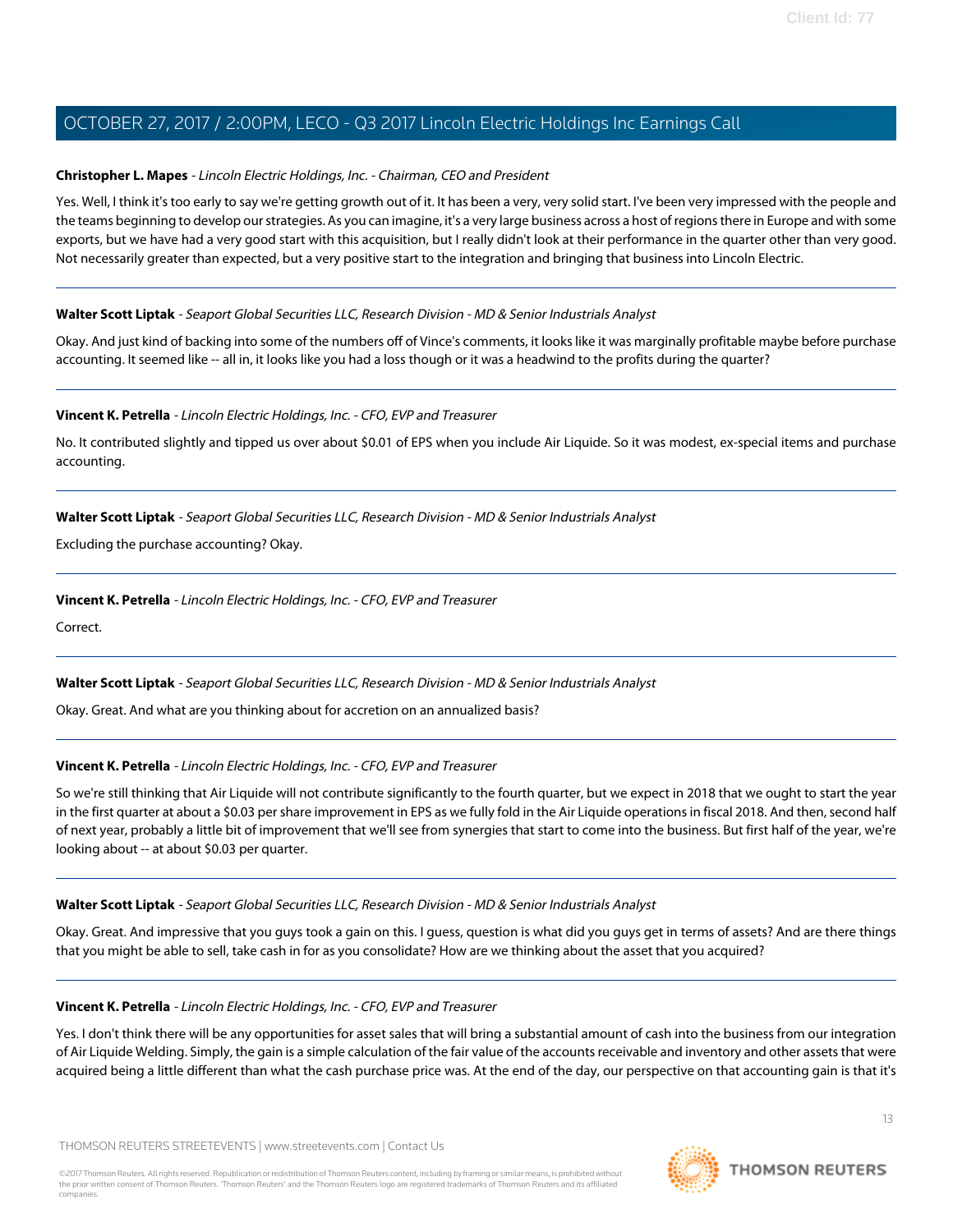of little import and what's going to be more important to us going forward are the real improvements in cash flows and earnings per share that we are able to achieve off of those assets and not so much a noncash accounting gain that is onetime in nature.

#### **Operator**

<span id="page-13-0"></span>Our next question is from Liam Burke of FBR Capital Markets.

#### **Liam Dalton Burke** - FBR Capital Markets & Co., Research Division - Analyst

Chris, could you talk a bit about new product introductions outside of the automation? I mean, there's been a lot of discussion on the innovation on the automation side. How about the -- just the core welding business?

#### **Christopher L. Mapes** - Lincoln Electric Holdings, Inc. - Chairman, CEO and President

Yes. That's a great question. And one of the things that excites me about the innovation and the new products that we're bringing in is that the acquisition of Air Liquide Welding instantaneously offers a portfolio of some, especially consumable products, that we currently didn't have within the Lincoln global portfolio. So actually accelerating our ability to drive innovation and new products by leveraging some of the competencies and technologies that they had. A great example would be plasma welding, a great example would be some of the consumable technologies within the Oerlikon brand.

Also though within the business, we continue to drive new product introductions. Just recently, at the global Essen show, we showed some new technologies that we have as we continue to build out competencies and capabilities from an IoT perspective within our equipment offering, assisting our customers with being able to better understand and manage their welding competencies, not only individually at the sell, but on a global basis. I think you will continue to see us bring more and more of those types of capabilities to the marketplace with the equipment offering. We also have some new equipment lines that we brought out in the last 6 to 12 months that continue to do well as well as a couple of new equipment offerings that we have scheduled to launch within 2018.

So we've continued to invest throughout the cycle. And I think that, as well as the catalyst of products that are there with Air Liquide, should bode very well for us as we talk about new product introductions not only today, but moving into 2018.

#### **Liam Dalton Burke** - FBR Capital Markets & Co., Research Division - Analyst

Great. I'm looking at new product introductions and automation. How does that flow of revenues translate to the margins on the consumables front? Are you getting any better margins as you integrate consumables under these new products and into the automation side?

#### **Christopher L. Mapes** - Lincoln Electric Holdings, Inc. - Chairman, CEO and President

Yes. Well, it's a good question. I'll tell you we probably don't think about it that way. We think about the innovation that we're driving and trying to resolve that challenge that our customer or that segment is having in the industry around welding and cutting solutions. There are pieces of those consumables that are very, very attractive. There's pieces of those equipment offerings that are very attractive. We probably don't identify one product group or the other product group as being a more targeted area. We view that the margin opportunity within each of those areas is good for us to continue to drive within the business.

#### **Operator**

Our next question is from Steve Barger of KeyBanc Capital Markets.

THOMSON REUTERS STREETEVENTS | [www.streetevents.com](http://www.streetevents.com) | [Contact Us](http://www010.streetevents.com/contact.asp)

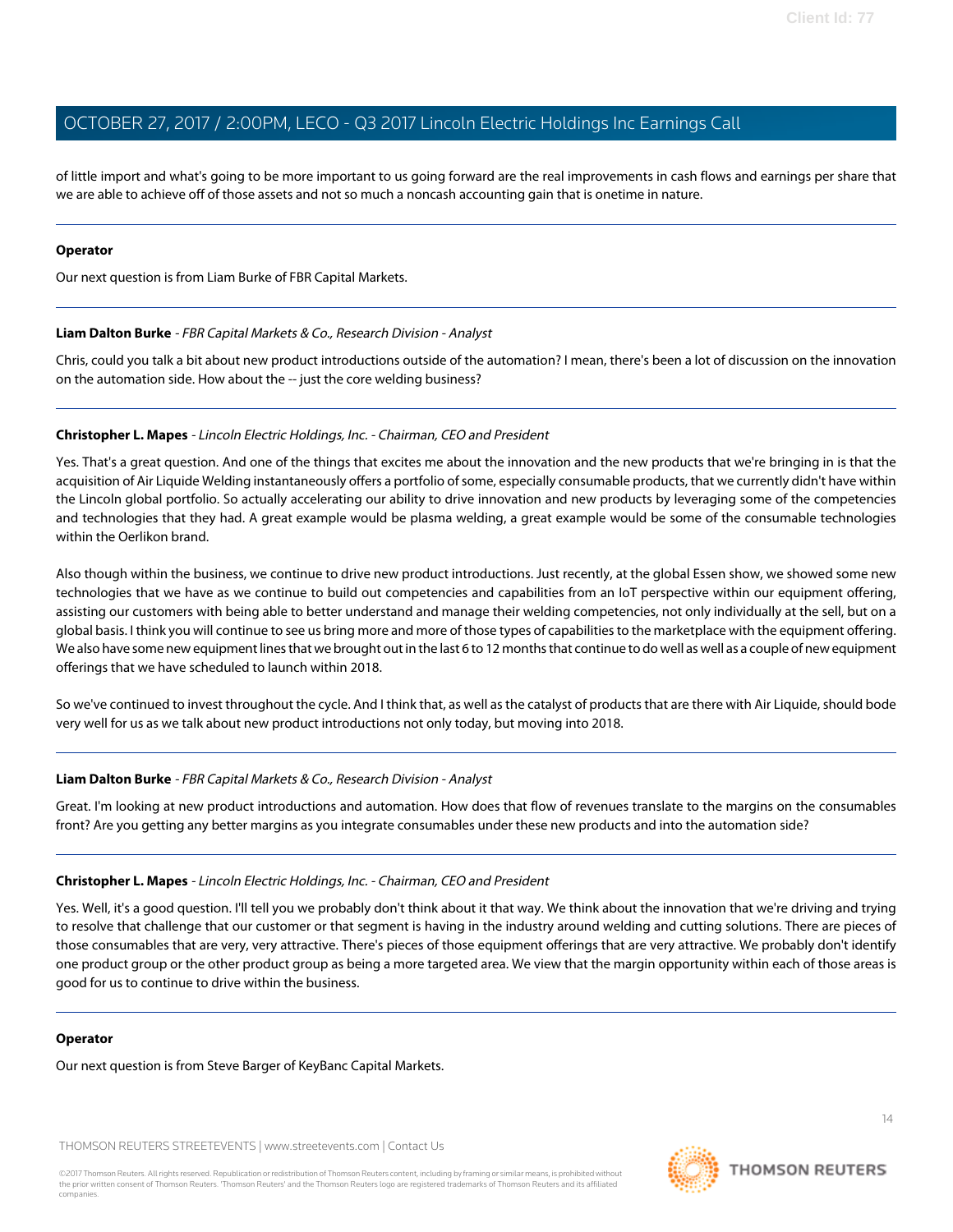#### <span id="page-14-0"></span>**Robert Stephen Barger** - KeyBanc Capital Markets Inc., Research Division - MD and Equity Research Analyst

You said the mix was tougher in automation. Given that, that business is bigger now, can you talk about how wide the range of margins is for those product lines? And is mix a function of selling individual components versus systems or big systems versus small?

#### **Vincent K. Petrella** - Lincoln Electric Holdings, Inc. - CFO, EVP and Treasurer

Yes. I would just tell you that last year, the mix in automation resulted in a higher operating profit margin in that product line compared to the consolidated group by a meaningful number. And then, this year, the margin in that probably was lower than the consolidated group operating profit margin. So it's a fairly meaningful shift in mix away from, on one quarter's basis, a very high margin portfolio in the prior year and a lower margin portfolio in the current year.

#### **Robert Stephen Barger** - KeyBanc Capital Markets Inc., Research Division - MD and Equity Research Analyst

Is that variance because you sell to a different end market or different types of systems?

#### **Vincent K. Petrella** - Lincoln Electric Holdings, Inc. - CFO, EVP and Treasurer

It was more outside of the automotive and transportation market last year. So the mix shifted towards automotive and transport from a broader end market perspective in the prior year.

#### **Robert Stephen Barger** - KeyBanc Capital Markets Inc., Research Division - MD and Equity Research Analyst

So the more you can sell to broader markets, the better your mix of margin is in automation?

#### **Vincent K. Petrella** - Lincoln Electric Holdings, Inc. - CFO, EVP and Treasurer

That's the case on a year-over-year basis in this particular quarter.

#### **Robert Stephen Barger** - KeyBanc Capital Markets Inc., Research Division - MD and Equity Research Analyst

Okay. And my follow-up, just how long would you expect -- or maybe I should say do you expect to get the operating working cap ratio back into the high teens over the next few quarters as you integrate and optimize Liquide? Or is there any reason why working capital would be structurally higher in 2018?

#### **Vincent K. Petrella** - Lincoln Electric Holdings, Inc. - CFO, EVP and Treasurer

Well, it likely will be. You saw that we had disclosed, just for the 2-month period with Air Liquide, a 20.5% average operating working capital to sales ratio. We view this as another opportunity that we have to take cash out of, now, the combined balance sheet. So we're excited with the opportunity to improve our average operating working capital and generate more cash for our shareholders and through our cash flow from operations.

So it will take us some time as we integrate the business, but I would expect, with having -- knowing that Air Liquide's business has a higher working capital requirement, it will be a multiyear effort. I don't expect this to happen in the first half of 2018. So we will run with a slightly higher average operating working capital until we drive efficiencies and improvements and integrate our operations with Air Liquide through our business.

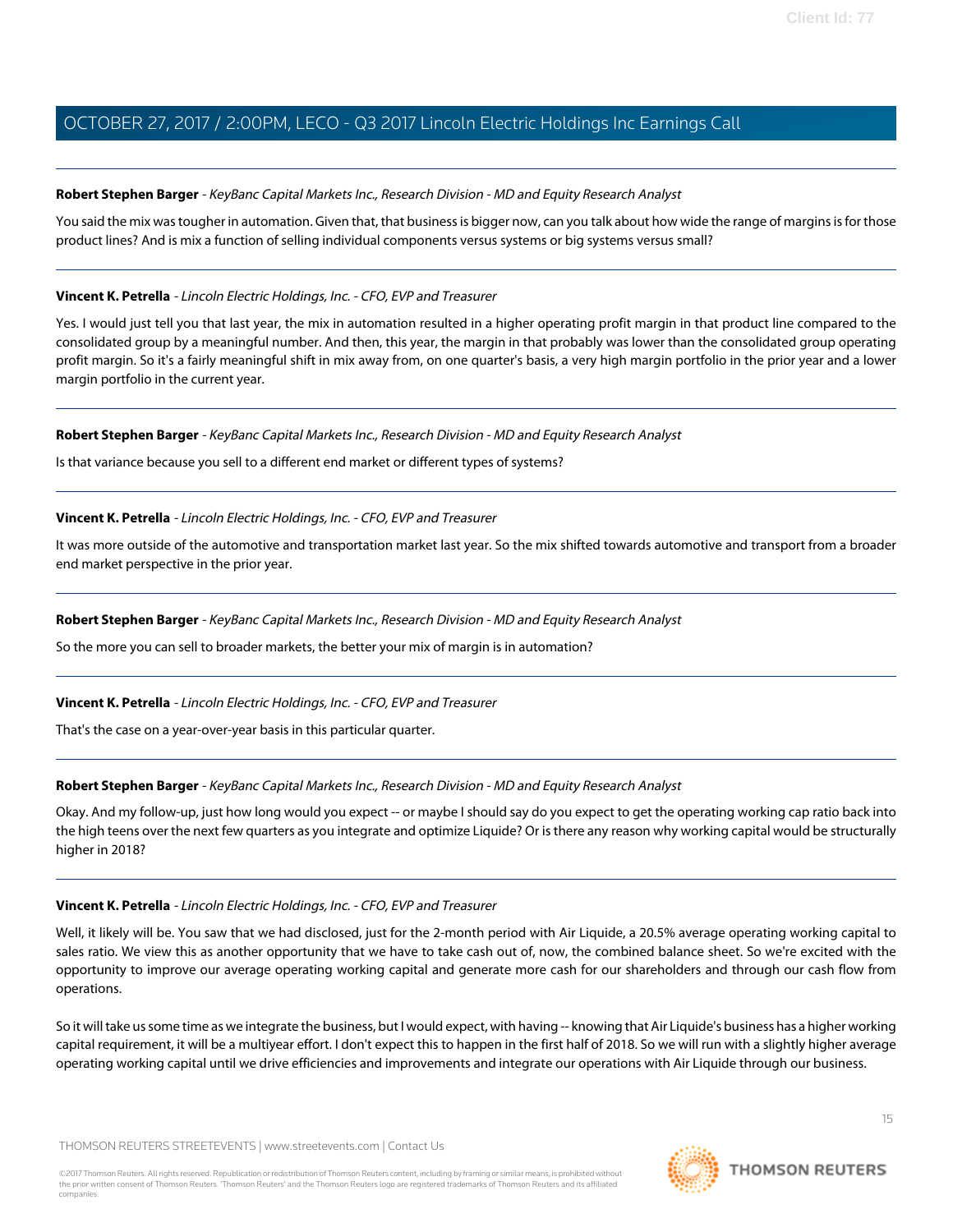#### **Robert Stephen Barger** - KeyBanc Capital Markets Inc., Research Division - MD and Equity Research Analyst

Is this just them carrying more inventory and having longer receivable terms? Or is there something else?

#### **Vincent K. Petrella** - Lincoln Electric Holdings, Inc. - CFO, EVP and Treasurer

Yes and yes.

#### **Operator**

<span id="page-15-0"></span>Our next question is from Matthew Trusz of Gabelli & Company.

#### **Matthew A. Trusz** - G. Research, LLC - Research Analyst

Just a follow-up on heavy industries, just to elaborate a bit. So it's up overall, but ship and rail are both down. What is the story on strength other than resource industries and mining? Or is it all just mining?

#### **Christopher L. Mapes** - Lincoln Electric Holdings, Inc. - Chairman, CEO and President

Well, I think the story is that. It's that, quite frankly, look, resource industries and mining seem to have a very strong improvement as we were looking at the third quarter, especially accelerating as we were exiting the quarter. So that was a very good sign for us. Mining has -- is one of those segments that we have as a critical segment for Lincoln Electric. It's been in a challenged environment over the last several years. And we started to see that portion of the segment really start to expand and expand with consumption of consumables, specifically as we were moving through the quarter.

#### **Vincent K. Petrella** - Lincoln Electric Holdings, Inc. - CFO, EVP and Treasurer

And that heavy fabrication, heavy industries would include construction equipment makers as well, Matthew.

#### **Matthew A. Trusz** - G. Research, LLC - Research Analyst

That's great. And then also, just to go back on the cost inflation, could you compare and contrast the experience in equipment versus consumables with respect to the extent that you feel the inflation and also the challenge of passing on price?

#### **Vincent K. Petrella** - Lincoln Electric Holdings, Inc. - CFO, EVP and Treasurer

Well, clearly, Matthew, the greatest inflationary impact that we have to our business is in consumables. So steel costs have risen by a double-digit pace on a year-over-year basis and so that's where we're feeling it the most. The bulk of the cost of goods sold in consumables is, frankly, steel purchases and so it has a material impact on our costs in that product line. So price increases have been much more substantial in consumables than equipment because of that impact through cost of goods sold.

#### **Operator**

Our last question is from Mig Dobre of Baird.

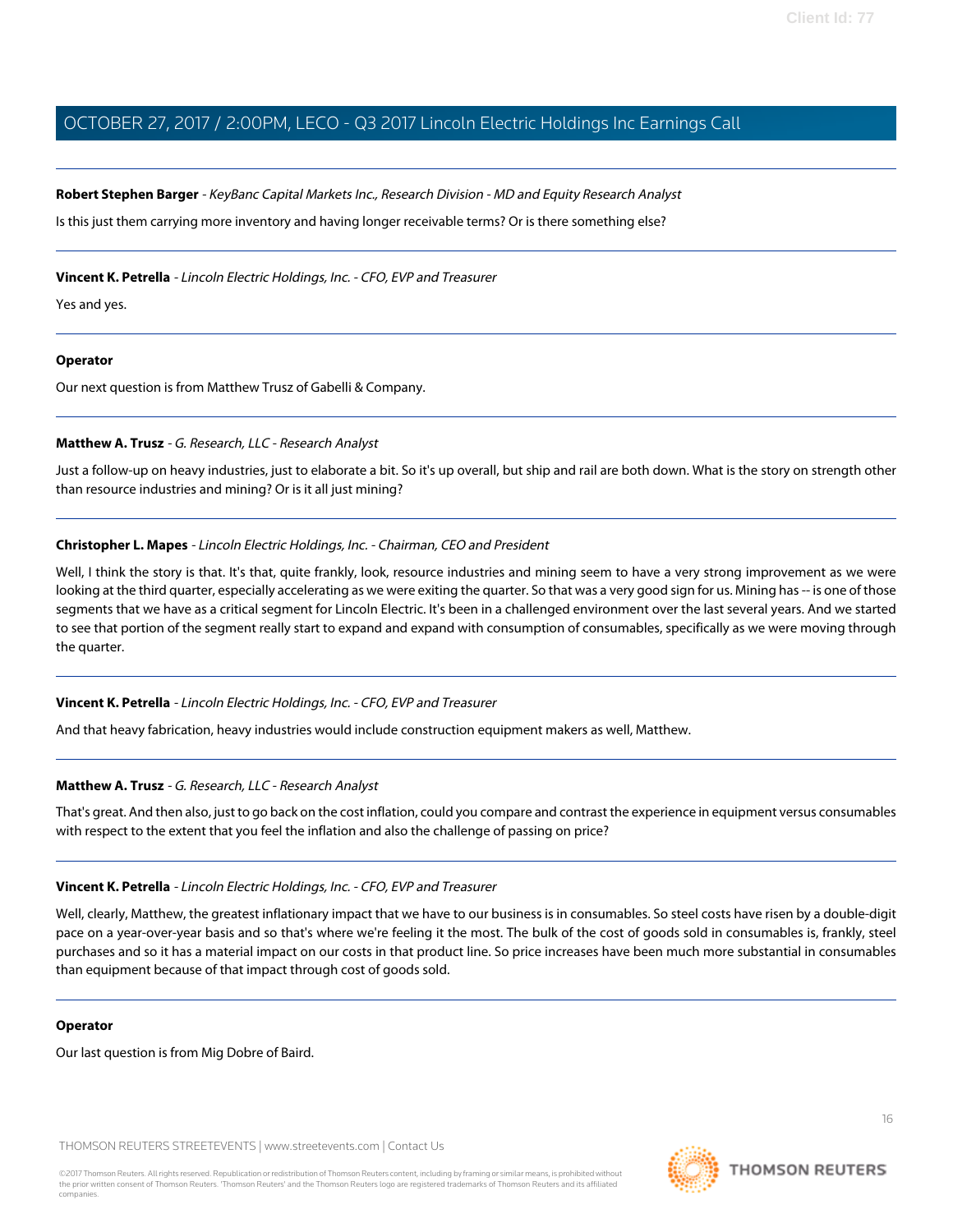#### **Mircea Dobre** - Robert W. Baird & Co. Incorporated, Research Division - Senior Research Analyst

Yes. Vince, just looking to clarify here, when you talk about volume sequentially into the fourth quarter, we had the one fewer selling day. Like you said, that's 1.5% hit. Are you essentially saying that because you won't have the same headwind in the fourth quarter, we should be expecting flat volume? Or are you saying that volume can actually pick up a little bit because you end up with one extra selling day?

#### **Vincent K. Petrella** - Lincoln Electric Holdings, Inc. - CFO, EVP and Treasurer

Yes. I'm glad you asked for the clarification. So in the Americas segment than we are focused on, we had a 2.2% volume improvement year-over-year in the third quarter. My expectation is because of that one less selling day in the third quarter and the trends that we're seeing in our order book and sales through this day in October that we should see something at least as good year-over-year as that performance in the third quarter. So baseline, third quarter year-over-year, 2.2% or higher.

#### **Mircea Dobre** - Robert W. Baird & Co. Incorporated, Research Division - Senior Research Analyst

Perfect. Perfect. That's clear. And then, I wanted to ask a little bit about incremental margin. And I don't know if I missed this in your earlier commentary as to how we should think about it going forward, given the price cost dynamics. And also related to this, if I recall correctly, coming out of the second quarter, your bonus comp accrual was up something to the tune of \$4 million year-over-year. I'm wondering if this builds further in the third quarter? And how we should be thinking about this if you perform according to plan for the full year?

#### **Vincent K. Petrella** - Lincoln Electric Holdings, Inc. - CFO, EVP and Treasurer

Yes. So as far as incrementals are concerned, my expectation is that the fourth quarter will be somewhere in the range of 20% to 25% in the legacy business ex-Air Liquide Welding. Our reported incrementals, I believe, are around 10%, including Air Liquide Welding. And I expect that to be perhaps even a little bit less as we combine 3 months of Air Liquide Welding in the fourth quarter as compared to 2 months in the third quarter. So Air Liquide will to continue to be a drag on our reported incrementals into the fourth quarter. And I would peg our overall legacy business ex-acquisition at somewhere in the 20% to 25% range based on what we see in front of us today.

#### **Mircea Dobre** - Robert W. Baird & Co. Incorporated, Research Division - Senior Research Analyst

Okay. And on the bonus question?

#### **Vincent K. Petrella** - Lincoln Electric Holdings, Inc. - CFO, EVP and Treasurer

As far as the bonus, we continue to accrue according to formula and that formula is roughly 26% of our operating profit ex the bonus. So no significant variances expected at this point in time as compared with previous accruals based on our formulas.

#### **Operator**

This concludes our question-and-answer session.

I would like to turn the call back to Vincent Petrella for closing remarks.